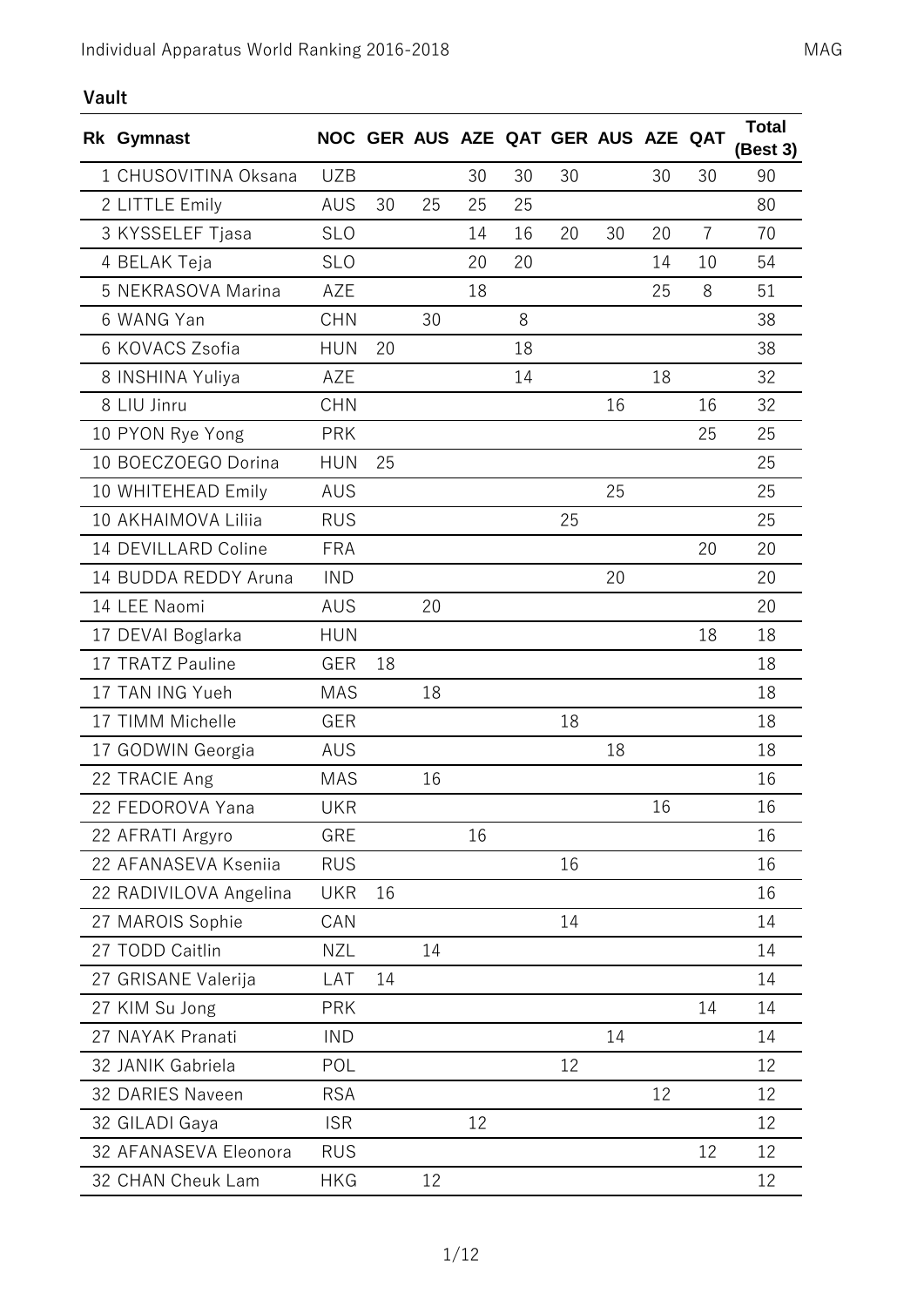| 32 RYAN Charlotte           | <b>NZL</b> |    |    |    | 12 |    | 12 |
|-----------------------------|------------|----|----|----|----|----|----|
| 32 ZEMZAMI Chaimaa          | <b>MAR</b> |    |    | 12 |    |    | 12 |
| 32 SAZONOVA Irina           | ISL        | 12 |    |    |    |    | 12 |
| 40 NATHAN Nadine Joy        | SGP        |    |    |    | 10 |    | 10 |
| 40 OZGOCMEZ Doga            | TUR        |    |    | 10 |    |    | 10 |
| 40 OJALA Rosanna            | <b>FIN</b> |    | 10 |    |    |    | 10 |
| 40 UCTAS SANLI Goksu        | TUR        |    |    |    |    | 10 | 10 |
| 40 BERGTHORSDOTTIR Sigridur | <b>ISL</b> | 10 |    |    |    |    | 10 |
| 45 KETENCI Doga             | TUR        |    | 8  |    |    |    | 8  |
| 45 ASHCROFT Stella          | <b>NZL</b> |    |    |    | 8  |    | 8  |
| 45 CUMMINS Claudia          | <b>RSA</b> |    |    |    |    | 8  | 8  |
| 48 SMIRNOVA Mariia          | AZE        |    |    |    |    |    |    |
| 48 ABDUL HADI Farah Ann     | <b>MAS</b> |    |    |    | 7  |    |    |
| 48 GEIDT Anna               | <b>KAZ</b> |    |    |    |    |    |    |
| 48 SUBBOTINA Anna           | GEO        |    |    |    |    | 7  |    |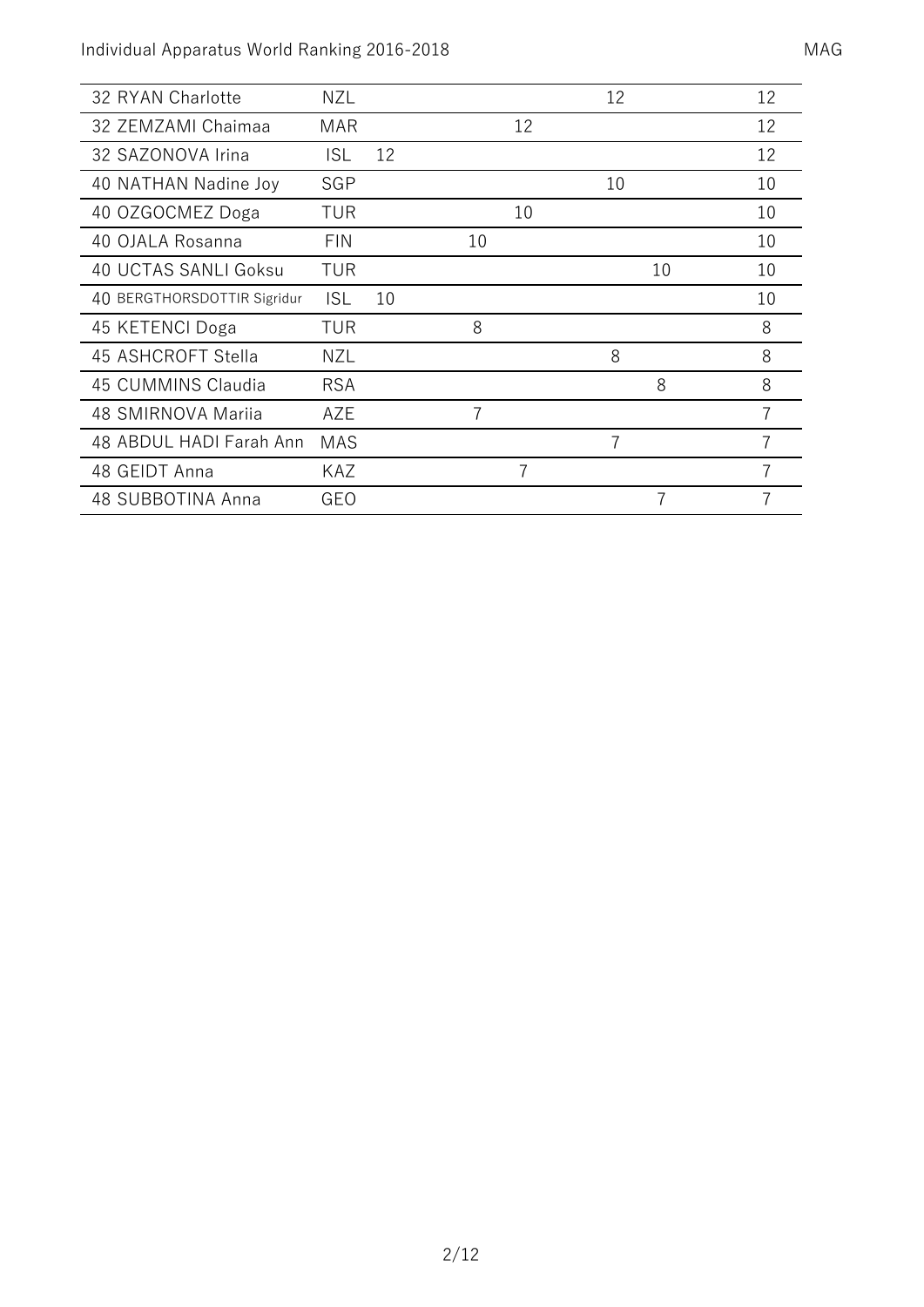| <b>Uneven Bars</b>      |            |    |    |    |    |                                     |    |    |    |                          |
|-------------------------|------------|----|----|----|----|-------------------------------------|----|----|----|--------------------------|
| Rk Gymnast              |            |    |    |    |    | NOC GER AUS AZE QAT GER AUS AZE QAT |    |    |    | <b>Total</b><br>(Best 3) |
| 1 LUO Huan              | <b>CHN</b> |    | 25 |    | 30 |                                     |    | 25 |    | 80                       |
| 2 MIZZEN Rianna         | <b>AUS</b> |    | 20 | 25 | 16 |                                     | 10 |    |    | 61                       |
| 3 BROWN Georgia-Rose    | AUS        |    | 18 | 20 | 20 |                                     | 20 |    |    | 60                       |
| 4 KOVACS Zsofia         | <b>HUN</b> | 30 |    |    | 25 |                                     |    |    |    | 55                       |
| 4 LYU Jiaqi             | <b>CHN</b> |    |    |    |    | 25                                  |    | 30 |    | 55                       |
| 6 LIU Tingting          | <b>CHN</b> |    | 30 |    | 18 |                                     |    |    |    | 48                       |
| 7 DU Siyu               | <b>CHN</b> |    |    |    |    |                                     | 30 |    | 16 | 46                       |
| 7 RADIVILOVA Angelina   | <b>UKR</b> | 20 |    | 16 |    | 10                                  |    |    |    | 46                       |
| 9 WANG Cenyu            | <b>CHN</b> |    |    | 18 |    | 20                                  |    |    |    | 38                       |
| 10 VARINSKA Diana       | <b>UKR</b> |    |    | 30 |    |                                     |    |    | 6  | 36                       |
| 11 KAMNIKAR Ivana       | <b>SLO</b> | 16 |    | 6  | 12 |                                     |    |    |    | 34                       |
| 12 SEITZ Elisabeth      | GER        |    |    |    |    | 30                                  |    |    |    | 30                       |
| 12 PEREBINOSOVA Uliana  | <b>RUS</b> |    |    |    |    | 5                                   |    |    | 25 | 30                       |
| 12 DERWAEL Nina         | <b>BEL</b> |    |    |    |    |                                     |    |    | 30 | 30                       |
| 15 BOECZOEGO Dorina     | <b>HUN</b> | 25 |    |    |    |                                     |    |    |    | 25                       |
| 15 CHEN Chian-Shiun     | <b>TPE</b> |    |    |    |    |                                     | 25 |    |    | 25                       |
| 17 TAN ING Yueh         | <b>MAS</b> |    | 14 |    |    |                                     | 8  |    |    | 22                       |
| 18 FEDOROVA Yana        | <b>UKR</b> |    |    |    |    |                                     |    | 20 |    | 20                       |
| 19 INSHINA Yuliya       | AZE        |    |    | 14 | 5  |                                     |    |    |    | 19                       |
| 20 WEVERS Sanne         | <b>NED</b> |    |    |    |    | 18                                  |    |    |    | 18                       |
| 20 GRIESSER Leah        | GER        | 18 |    |    |    |                                     |    |    |    | 18                       |
| 20 HERMANS Rune         | BEL        |    |    |    |    |                                     |    |    | 18 | 18                       |
| 20 DARIES Naveen        | <b>RSA</b> |    |    |    |    |                                     |    | 18 |    | 18                       |
| 20 FISHWICK Maia        | <b>NZL</b> |    |    |    |    |                                     | 18 |    |    | 18                       |
| 25 SUBBOTINA Anna       | GEO        |    |    |    |    |                                     |    | 16 |    | 16                       |
| 25 TRACIE Ang           | <b>MAS</b> |    | 16 |    |    |                                     |    |    |    | 16                       |
| 25 SIMM Kelly           | GBR        |    |    |    |    | 16                                  |    |    |    | 16                       |
| 25 NATHAN Nadine Joy    | SGP        |    |    |    |    |                                     | 16 |    |    | 16                       |
| 29 ZENG Qiyan           | SGP        |    |    |    |    |                                     | 14 |    |    | 14                       |
| 29 HRIBAR Lucija        | <b>SLO</b> |    |    |    |    |                                     |    | 14 |    | 14                       |
| 29 VANHILLE Louise      | <b>FRA</b> |    |    |    |    |                                     |    |    | 14 | 14                       |
| 29 FERNANDEZ Nora       | <b>ESP</b> |    |    |    |    | 14                                  |    |    |    | 14                       |
| 29 SAZONOVA Irina       | <b>ISL</b> | 14 |    |    |    |                                     |    |    |    | 14                       |
| 29 GENHART Lynn         | SUI        |    |    |    | 14 |                                     |    |    |    | 14                       |
| 35 SUTO-TUUHA Agnes     | <b>ISL</b> | 12 |    |    |    |                                     |    |    |    | 12                       |
| 35 TISHKOVA Ekaterina   | AZE        |    |    | 12 |    |                                     |    |    |    | 12                       |
| 35 ABDUL HADI Farah Ann | <b>MAS</b> |    |    |    |    |                                     | 12 |    |    | 12                       |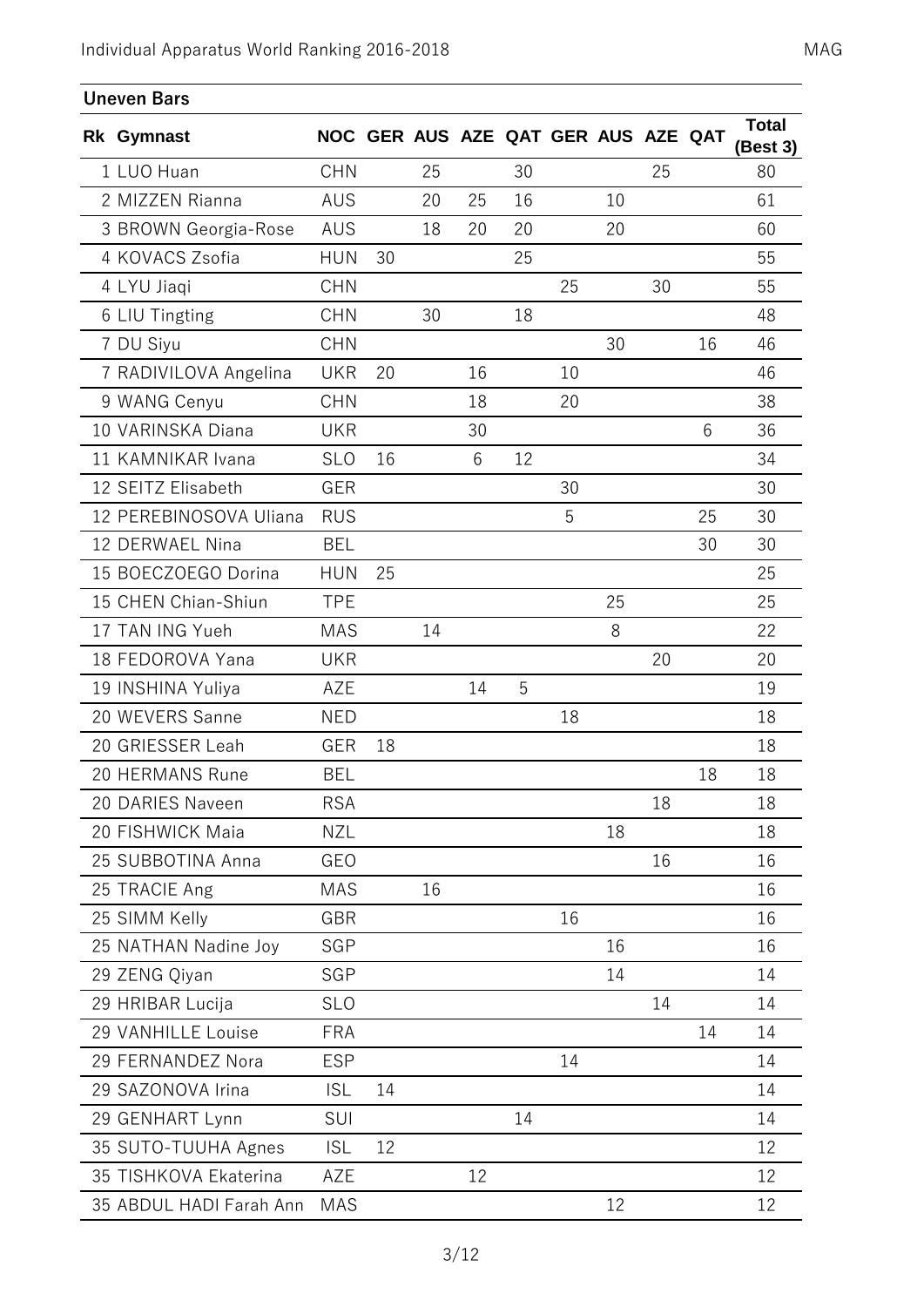| 35 SMIRNOVA Marija  | AZE        |    |    | 12 | 12 |
|---------------------|------------|----|----|----|----|
| 35 MERKOVA Vendula  | <b>CZE</b> | 12 |    |    | 12 |
| 35 WOO Rose         | CAN        |    | 12 |    | 12 |
| 35 KAJITA Nagi      | <b>JPN</b> |    |    | 12 | 12 |
| 42 SHANG Chunsong   | <b>CHN</b> | 10 |    |    | 10 |
| 42 MORI Lara        | ITA        |    |    | 10 | 10 |
| 42 NEKRASOVA Marina | AZE        |    |    | 10 | 10 |
| 45 OJALA Rosanna    | <b>FIN</b> | 8  |    |    | 8  |
| 45 MENEGHINI Elisa  | <b>ITA</b> |    |    | 8  | 8  |
| 45 WHITEHEAD Emily  | AUS        |    | 8  |    | 8  |
| 45 CIMPIAN Olivia   | ROU        | 8  |    |    | 8  |
| 45 BROGLI Thea      | SUI        | 8  |    |    | 8  |
| 45 MAGUIRE Angela   | <b>RSA</b> |    |    | 8  | 8  |
| 51 DIACCI Jessica   | SUI        |    | 7  |    |    |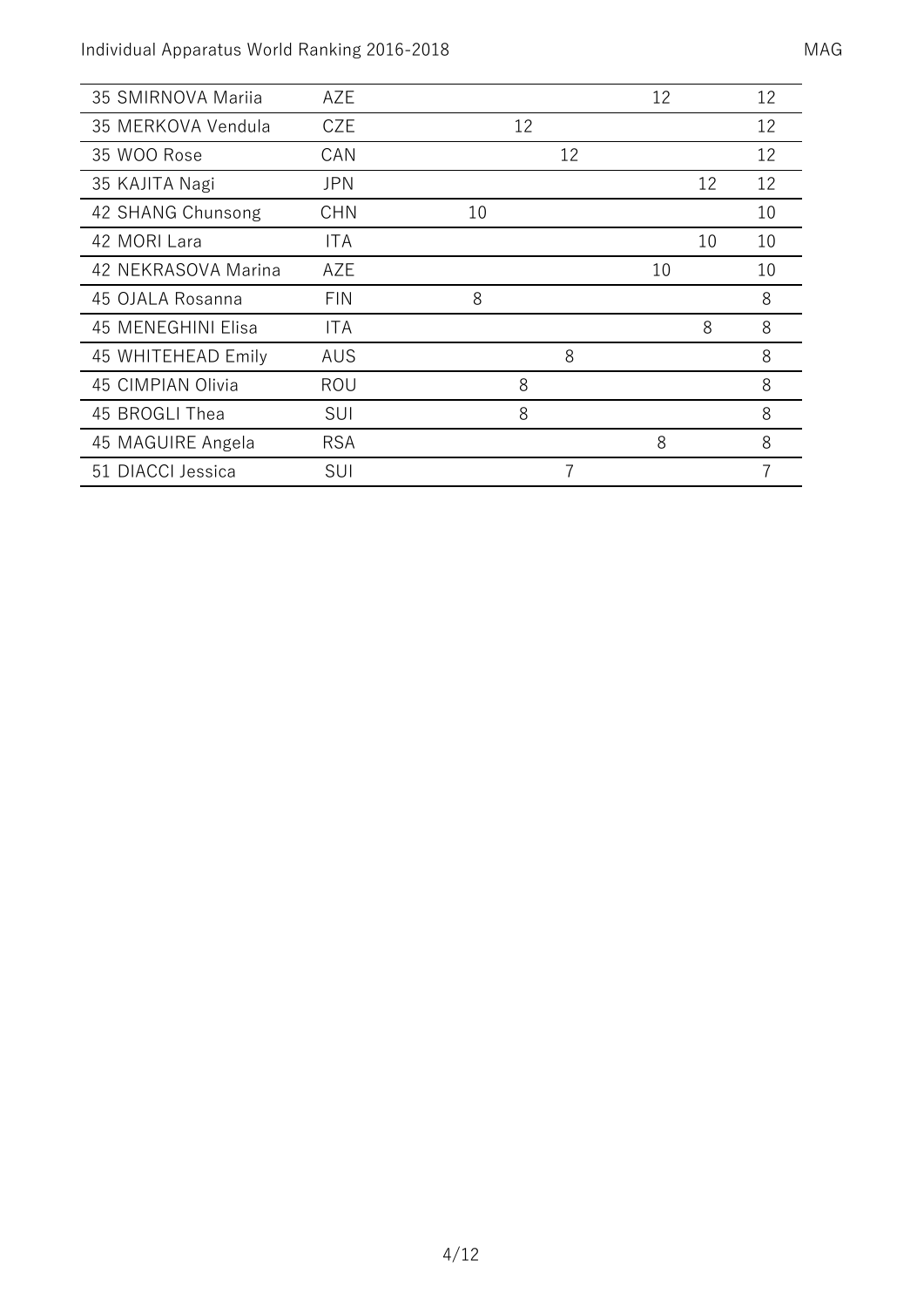| <b>Balance Beam</b>             |            |    |    |    |    |                                     |    |                |                |                          |
|---------------------------------|------------|----|----|----|----|-------------------------------------|----|----------------|----------------|--------------------------|
| <b>Rk Gymnast</b>               |            |    |    |    |    | NOC GER AUS AZE QAT GER AUS AZE QAT |    |                |                | <b>Total</b><br>(Best 3) |
| 1 LUO Huan                      | <b>CHN</b> |    | 18 |    | 20 |                                     |    | 30             |                | 68                       |
| 2 LIU Tingting                  | <b>CHN</b> |    | 30 |    | 30 |                                     |    |                |                | 60                       |
| 3 LITTLE Emily                  | AUS        | 12 | 20 | 20 | 18 |                                     |    |                |                | 58                       |
| 4 PONOR Catalina                | <b>ROU</b> |    |    | 30 | 25 |                                     |    |                |                | 55                       |
| 5 WANG Cenyu                    | <b>CHN</b> |    |    | 16 |    | 30                                  |    |                |                | 46                       |
| 6 NEDOV Emma                    | <b>AUS</b> |    | 16 | 14 | 12 |                                     |    |                |                | 42                       |
| 7 WEVERS Sanne                  | <b>NED</b> |    | 25 |    |    | 16                                  |    |                |                | 41                       |
| 8 UCTAS SANLI Goksu             | <b>TUR</b> |    |    | 12 | 14 |                                     |    | 14             |                | 40                       |
| 8 KOVACS Zsofia                 | <b>HUN</b> | 30 |    |    | 10 |                                     |    |                |                | 40                       |
| 10 KROELL Carina                | <b>GER</b> | 25 |    |    |    | 8                                   |    |                |                | 33                       |
| 11 CHUSOVITINA Oksana           | <b>UZB</b> |    |    | 5  |    |                                     |    | 20             | 5              | 30                       |
| 11 CHEN Yile                    | <b>CHN</b> |    |    |    |    |                                     | 30 |                |                | 30                       |
| 11 DE JESUS DOS SANTOS Melanie  | <b>FRA</b> |    |    |    |    |                                     |    |                | 30             | 30                       |
| 14 DU Siyu                      | <b>CHN</b> |    |    |    |    |                                     | 20 |                | 8              | 28                       |
| 15 XOULOGI Ioanna               | GRE        |    |    | 7  |    |                                     |    | 18             |                | 25                       |
| 15 LYU Jiaqi                    | <b>CHN</b> |    |    |    |    |                                     |    | 25             |                | 25                       |
| 15 BOYER Marine                 | <b>FRA</b> |    |    |    |    |                                     |    |                | 25             | 25                       |
| 15 BARBOSA Isabel               | <b>BRA</b> |    |    |    |    |                                     | 25 |                |                | 25                       |
| 15 SCHAEFER Pauline             | GER        |    |    |    |    | 25                                  |    |                |                | 25                       |
| 15 MILLOUSI Vasiliki            | GRE        |    |    | 25 |    |                                     |    |                |                | 25                       |
| 21 BOECZOEGO Dorina             | <b>HUN</b> | 20 |    |    |    |                                     |    |                |                | 20                       |
| 21 DERWAEL Nina                 | <b>BEL</b> |    |    |    |    |                                     |    |                | 20             | 20                       |
| 21 KHARENKOVA Maria             | <b>RUS</b> |    |    |    |    | 20                                  |    |                |                | 20                       |
| 24 VARINSKA Diana               | <b>UKR</b> |    |    |    |    | 12                                  |    |                | $\overline{7}$ | 19                       |
| 25 UCHIYAMA Yuki                | <b>JPN</b> |    |    |    |    |                                     |    |                | 18             | 18                       |
| 25 NEKRASOVA Marina             | AZE        |    |    | 18 |    |                                     |    |                |                | 18                       |
| 25 JURKOWSKA-KOWALSKA Katarzyna | POL        |    |    |    |    | 18                                  |    |                |                | 18                       |
| 25 KYSSELEF Tjasa               | <b>SLO</b> |    |    |    |    |                                     | 18 |                |                | 18                       |
| 25 GRIESSER Leah                | GER        | 18 |    |    |    |                                     |    |                |                | 18                       |
| 30 SAJN Adela                   | <b>SLO</b> |    |    |    |    |                                     |    | 5              | 12             | 17                       |
| 31 RADIVILOVA Angelina          | <b>UKR</b> | 16 |    |    |    |                                     |    |                |                | 16                       |
| 31 ABDUL HADI Farah Ann         | <b>MAS</b> |    |    |    |    |                                     | 16 |                |                | 16                       |
| 31 DEREK Ana                    | CRO        |    |    |    | 16 |                                     |    |                |                | 16                       |
| 31 MAGUIRE Angela               | <b>RSA</b> |    |    |    |    |                                     |    | 16             |                | 16                       |
| 31 FEHER Nora                   | <b>HUN</b> |    |    |    |    |                                     |    |                | 16             | 16                       |
| 36 INSHINA Yuliya               | AZE        |    |    | 8  |    |                                     |    | $\overline{7}$ |                | 15                       |
| 37 BERGTHORSDOTTIR Sigridur     | <b>ISL</b> | 14 |    |    |    |                                     |    |                |                | 14                       |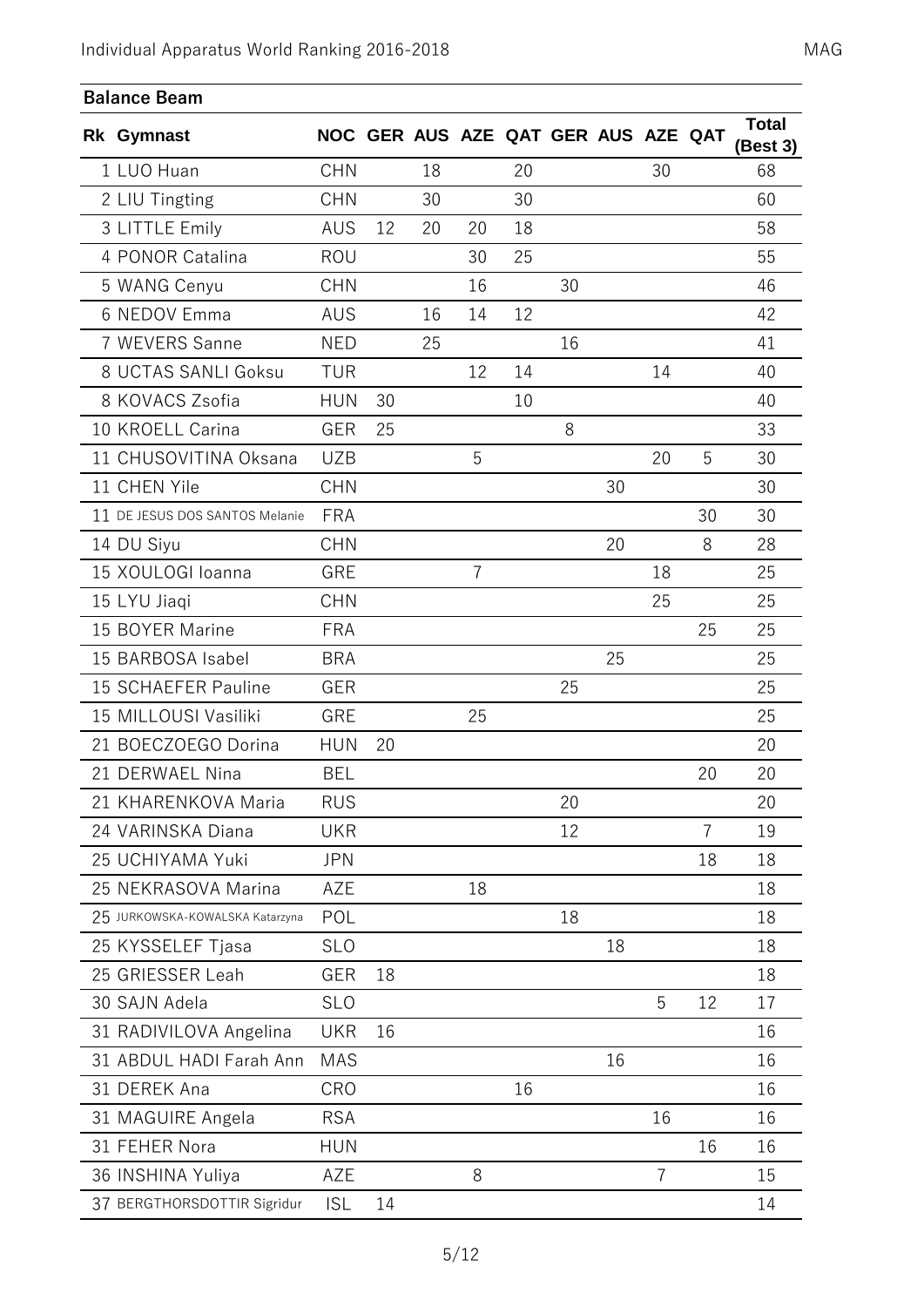| 37 NATHAN Nadine Joy  | SGP        |    |    |    |    | 14 |    |    | 14 |
|-----------------------|------------|----|----|----|----|----|----|----|----|
| 37 AKHAIMOVA Liliia   | <b>RUS</b> |    |    |    | 14 |    |    |    | 14 |
| 37 TAN ING Yueh       | <b>MAS</b> |    | 14 |    |    |    |    |    | 14 |
| 37 KAJITA Nagi        | <b>JPN</b> |    |    |    |    |    |    | 14 | 14 |
| 42 MATTHEWSON Estella | NZL        |    | 12 |    |    |    |    |    | 12 |
| 42 MAJA Evelina       | <b>GRE</b> |    |    |    |    |    | 12 |    | 12 |
| 42 ASHCROFT Stella    | NZL        |    |    |    |    | 12 |    |    | 12 |
| 45 GRISANE Valerija   | LAT        | 10 |    |    |    |    |    |    | 10 |
| 45 TRACIE Ang         | <b>MAS</b> |    | 10 |    |    |    |    |    | 10 |
| 45 WOO Rose           | CAN        |    |    |    | 10 |    |    |    | 10 |
| 45 KREMER Ofir        | <b>ISR</b> |    |    | 10 |    |    |    |    | 10 |
| 45 EADE Alexandra     | <b>AUS</b> |    |    |    |    | 10 |    |    | 10 |
| 45 FEDOROVA Yana      | <b>UKR</b> |    |    |    |    |    | 10 |    | 10 |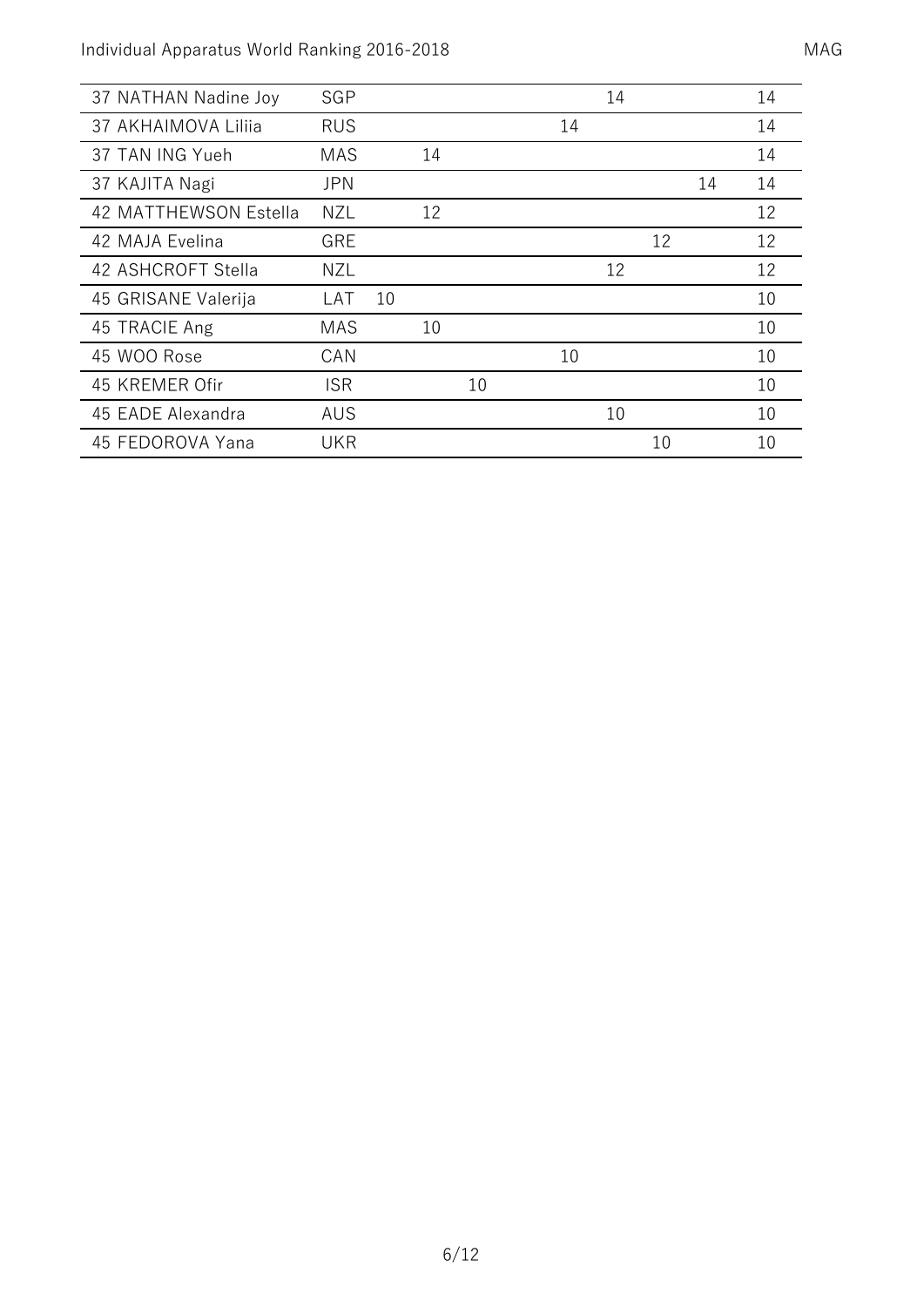| <b>Floor Exercise</b>   |            |    |    |                |    |                                     |    |    |                |                          |
|-------------------------|------------|----|----|----------------|----|-------------------------------------|----|----|----------------|--------------------------|
| <b>Rk Gymnast</b>       |            |    |    |                |    | NOC GER AUS AZE QAT GER AUS AZE QAT |    |    |                | <b>Total</b><br>(Best 3) |
| 1 LITTLE Emily          | AUS        | 20 | 30 | 25             | 25 |                                     |    |    |                | 80                       |
| 2 DEREK Ana             | CRO        |    |    |                | 20 |                                     |    | 30 |                | 50                       |
| 2 LIU Tingting          | <b>CHN</b> |    | 20 |                | 30 |                                     |    |    |                | 50                       |
| 4 UCTAS SANLI Goksu     | <b>TUR</b> |    |    | 16             | 16 |                                     |    | 14 |                | 46                       |
| 5 XOULOGI Ioanna        | GRE        |    |    | 18             |    |                                     |    | 25 |                | 43                       |
| 6 PONOR Catalina        | ROU        |    |    | 30             | 6  |                                     |    |    |                | 36                       |
| 7 KOVACS Zsofia         | <b>HUN</b> | 16 |    |                | 18 |                                     |    |    |                | 34                       |
| 8 INSHINA Yuliya        | AZE        |    |    | $\overline{7}$ | 8  |                                     |    | 18 |                | 33                       |
| 8 GODWIN Georgia        | <b>AUS</b> |    | 25 |                |    |                                     | 8  |    |                | 33                       |
| 10 MATTHEWSON Estella   | <b>NZL</b> |    | 14 |                |    |                                     | 18 |    |                | 32                       |
| 10 KYSSELEF Tjasa       | <b>SLO</b> |    |    |                |    |                                     | 20 | 12 |                | 32                       |
| 12 KIM Su Jong          | <b>PRK</b> |    |    |                |    |                                     |    |    | 30             | 30                       |
| 12 KLINCKAERT Axelle    | <b>BEL</b> |    |    |                |    |                                     |    |    | 30             | 30                       |
| 12 EADE Alexandra       | AUS        |    |    |                |    |                                     | 30 |    |                | 30                       |
| 12 AKHAIMOVA Liliia     | <b>RUS</b> |    |    |                |    | 30                                  |    |    |                | 30                       |
| 12 KROELL Carina        | GER        | 30 |    |                |    |                                     |    |    |                | 30                       |
| 12 MENEGHINI Elisa      | <b>ITA</b> |    |    |                |    |                                     |    |    | 30             | 30                       |
| 18 BRETT Isabella       | <b>NZL</b> |    | 12 |                |    |                                     | 16 |    |                | 28                       |
| 19 BARBOSA Isabel       | <b>BRA</b> |    |    |                |    |                                     | 25 |    |                | 25                       |
| 19 KHARENKOVA Maria     | <b>RUS</b> |    |    |                |    | 25                                  |    |    |                | 25                       |
| 19 GRIESSER Leah        | GER        | 25 |    |                |    |                                     |    |    |                | 25                       |
| 22 SCHAEFER Pauline     | GER        |    |    |                |    | 20                                  |    |    |                | 20                       |
| 22 RADIVILOVA Angelina  | <b>UKR</b> | 14 |    |                |    | 6                                   |    |    |                | 20                       |
| 22 NEKRASOVA Marina     | AZE        |    |    | 20             |    |                                     |    |    |                | 20                       |
| 22 MUTLU Demet          | <b>TUR</b> |    |    |                |    |                                     |    | 20 |                | 20                       |
| 26 WOO Rose             | CAN        |    |    |                |    | 18                                  |    |    |                | 18                       |
| 26 MORI Lara            | <b>ITA</b> |    |    |                |    |                                     |    |    | 18             | 18                       |
| 26 BOECZOEGO Dorina     | <b>HUN</b> | 18 |    |                |    |                                     |    |    |                | 18                       |
| 26 MAJA Evelina         | GRE        |    |    |                |    |                                     |    | 18 |                | 18                       |
| 26 TRACIE Ang           | <b>MAS</b> |    | 18 |                |    |                                     |    |    |                | 18                       |
| 31 VARINSKA Diana       | <b>UKR</b> |    |    |                |    | 10                                  |    |    | $\overline{7}$ | 17                       |
| 32 TAN ING Yueh         | <b>MAS</b> |    | 16 |                |    |                                     |    |    |                | 16                       |
| 32 METHUEN Maisie       | GBR        |    |    |                |    | 16                                  |    |    |                | 16                       |
| 32 HERMANS Rune         | BEL        |    |    |                |    |                                     |    |    | 16             | 16                       |
| 35 ABDUL HADI Farah Ann | <b>MAS</b> |    |    |                |    |                                     | 14 |    |                | 14                       |
| 35 SEITZ Elisabeth      | GER        |    |    |                |    | 14                                  |    |    |                | 14                       |
| 35 MERKOVA Vendula      | <b>CZE</b> |    |    |                | 14 |                                     |    |    |                | 14                       |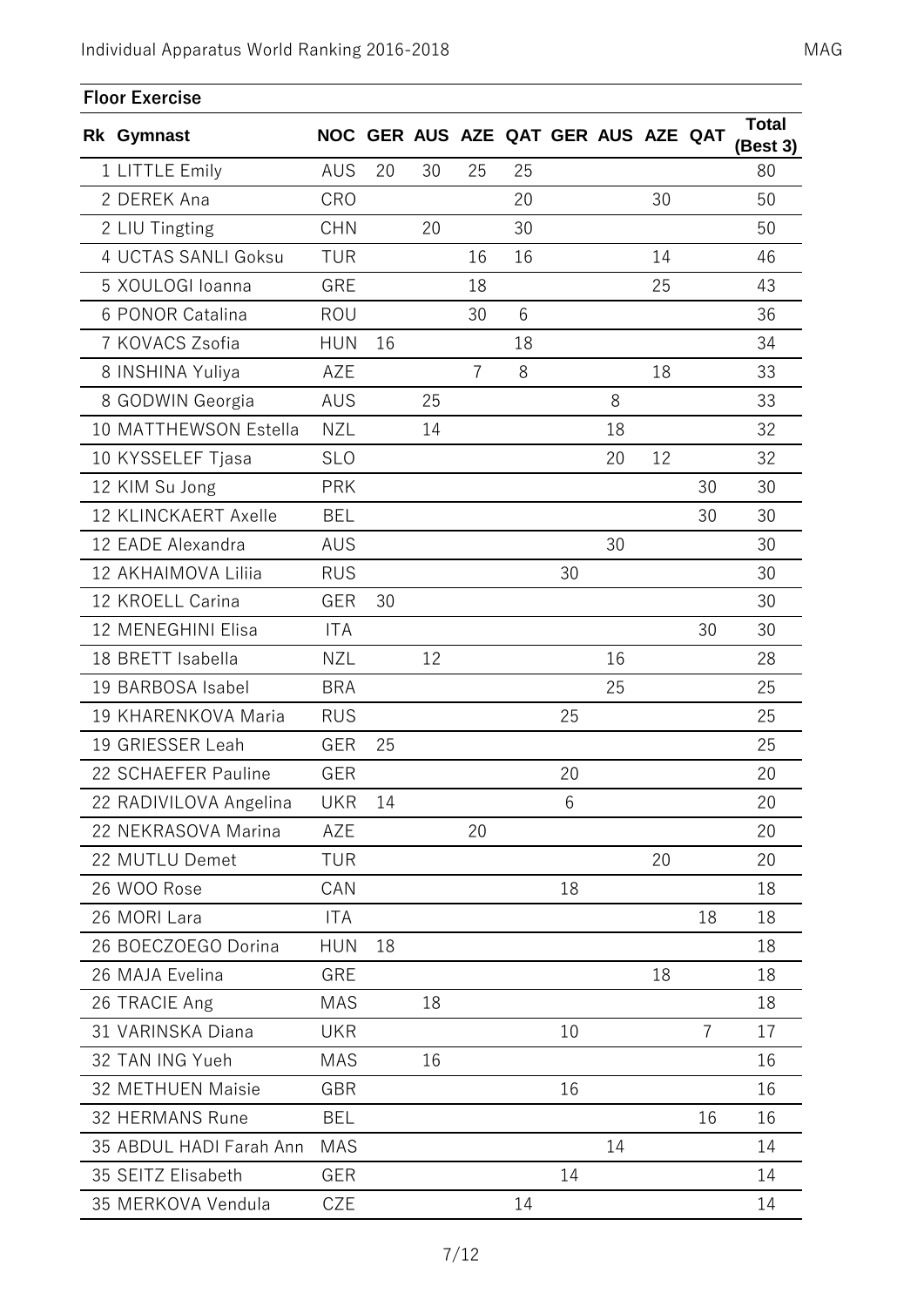| 35 KETENCI Doga       | TUR        |    |    | 14 |    |    |    |    |    | 14 |
|-----------------------|------------|----|----|----|----|----|----|----|----|----|
| 35 JAMES Taeja        | GBR        |    |    |    |    |    |    |    | 14 | 14 |
| 40 GILADI Gaya        | <b>ISR</b> |    |    | 12 |    |    |    |    |    | 12 |
| 40 MERKOVA Adela      | CZE        |    |    |    | 12 |    |    |    |    | 12 |
| 40 BECHDEJU Laura     | <b>ESP</b> |    |    |    |    | 12 |    |    |    | 12 |
| 40 ODINSDOTTIR Tinna  | <b>ISL</b> | 12 |    |    |    |    |    |    |    | 12 |
| 40 BUDDA REDDY Aruna  | <b>IND</b> |    |    |    |    |    | 12 |    |    | 12 |
| 40 BOYER Marine       | <b>FRA</b> |    |    |    |    |    |    |    | 12 | 12 |
| 46 BUTCKIKH Mariia    | GEO        |    |    | 10 |    |    |    |    |    | 10 |
| 46 SUTO-TUUHA Agnes   | <b>ISL</b> | 10 |    |    |    |    |    |    |    | 10 |
| 46 ZENG Qiyan         | SGP        |    |    |    |    |    | 10 |    |    | 10 |
| 46 KAJITA Nagi        | <b>JPN</b> |    |    |    |    |    |    |    | 10 | 10 |
| 46 FEDOROVA Yana      | <b>UKR</b> |    |    |    |    |    |    | 10 |    | 10 |
| 46 WANG Yan           | <b>CHN</b> |    | 10 |    |    |    |    |    |    | 10 |
| 46 CHUSOVITINA Oksana | <b>UZB</b> |    |    |    | 10 |    |    |    |    | 10 |
| 53 FERNANDEZ Nora     | <b>ESP</b> |    |    |    |    | 8  |    |    |    | 8  |
| 53 CUMMINS Claudia    | <b>RSA</b> |    |    |    |    |    |    | 8  |    | 8  |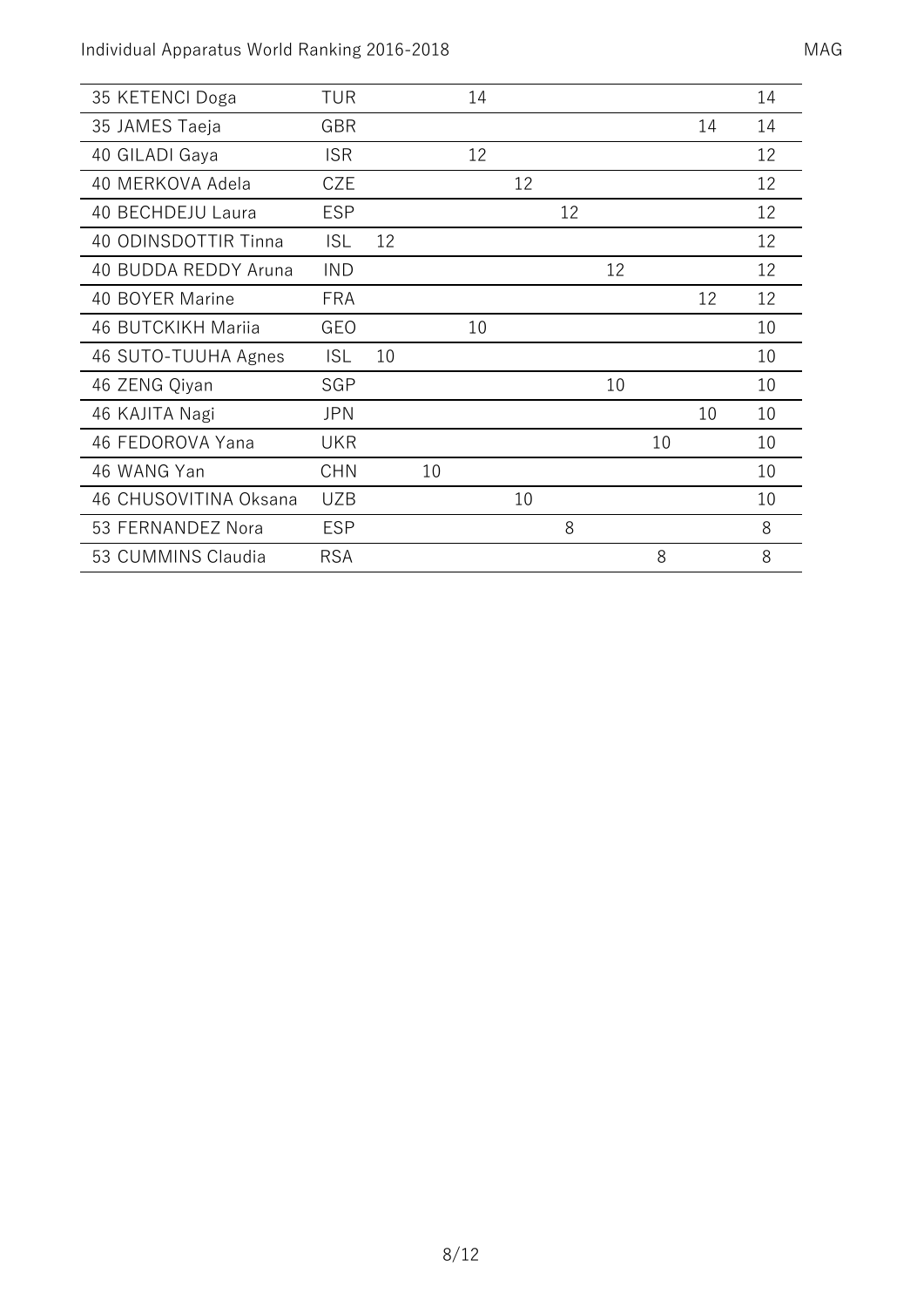| Vault |                          |            |            |            |            |                |                |                          |
|-------|--------------------------|------------|------------|------------|------------|----------------|----------------|--------------------------|
|       | Rk Gymnast               | <b>NOC</b> | <b>SLO</b> | <b>CRO</b> | <b>BUL</b> | <b>HUN</b>     | <b>FRA</b>     | <b>Total</b><br>(Best 3) |
|       | 1 DEVAI Boglarka         | <b>HUN</b> | 25         | 30         |            |                | 25             | 80                       |
|       | 2 ANDRADE Rebeca         | <b>BRA</b> | 30         |            | 30         |                |                | 60                       |
|       | 3 BELAK Teja             | <b>SLO</b> | 20         | 10         | 20         | $\overline{7}$ |                | 57                       |
|       | 4 NEKRASOVA Marina       | AZE        |            |            | 10         | 30             |                | 40                       |
|       | 5 KYSSELEF Tjasa         | <b>SLO</b> | 8          | 20         |            |                | 8              | 36                       |
|       | 6 TIMM Michelle          | <b>GER</b> | 14         |            |            |                | 20             | 34                       |
|       | 7 CHUSOVITINA Oksana     | <b>UZB</b> |            |            |            | 14             | 18             | 32                       |
|       | 7 INSHINA Yuliya         | <b>AZE</b> |            |            | 14         | 18             |                | 32                       |
|       | 9 DEVILLARD Coline       | <b>FRA</b> |            |            |            |                | 30             | 30                       |
|       | 9 TKALCEC Tijana         | CRO        | 16         | 14         |            |                |                | 30                       |
|       | 11 KAJIC Ema             | CRO        | 5          | 12         |            |                | 12             | 29                       |
|       | 12 BOECZOEGO Dorina      | <b>HUN</b> |            |            |            | 25             |                | 25                       |
|       | 12 OLSEN Shallon         | CAN        |            |            | 25         |                |                | 25                       |
|       | 12 KOVACS Zsofia         | <b>HUN</b> |            | 25         |            |                |                | 25                       |
|       | 15 MOORS Brooklyn        | CAN        |            |            |            | 20             |                | 20                       |
|       | 16 NETZER Ofir           | <b>ISR</b> |            |            | 18         |                |                | 18                       |
|       | 16 JANIK Gabriela        | POL        |            | 18         |            |                |                | 18                       |
|       | 16 BLACK Elsabeth        | CAN        | 18         |            |            |                |                | 18                       |
|       | 16 WOO Rose              | CAN        | 10         |            |            | 8              |                | 18                       |
|       | 20 MADER Jasmin          | AUT        |            | 7          |            |                | 10             | 17                       |
|       | 21 VOSS Sarah            | <b>GER</b> |            |            |            |                | 16             | 16                       |
|       | 21 KETENCI Doga          | <b>TUR</b> |            |            |            | 16             |                | 16                       |
|       | 21 HYPOLITO Daniele      | <b>BRA</b> |            |            | 16         |                |                | 16                       |
|       | 21 ALARCON Karla         | <b>NCA</b> |            | 16         |            |                |                | 16                       |
|       | 25 PENA ABREU Yamilet    | <b>DOM</b> |            |            |            |                | 14             | 14                       |
|       | 25 GILADI Gaya           | <b>ISR</b> |            | 6          | 8          |                |                | 14                       |
|       | 27 DARIES Naveen         | <b>RSA</b> |            |            |            | 12             |                | 12                       |
|       | 27 BIELIAIEVA Anastasiia | <b>UKR</b> | 12         |            |            |                |                | 12                       |
|       | 27 HUSSEIN Farah         | EGY        |            |            | 12         |                |                | 12                       |
|       | 30 TINKLER Amy           | GBK        |            |            |            | 10             |                | 10                       |
|       | 31 CHAN Cheuk Lam        | <b>HKG</b> |            | 8          |            |                |                | 8                        |
|       | 32 WEISS Shailee         | <b>ISR</b> |            |            |            |                | $\overline{7}$ | $\overline{7}$           |
|       | 32 FOELLINGER Amelie     | GER        | 7          |            |            |                |                | $\overline{7}$           |
|       | 34 ALDAOUD Ruba          | <b>JOR</b> |            |            |            |                | 6              | 6                        |
|       | 34 SKREGELID Martine     | <b>NOR</b> |            |            |            | 6              |                | 6                        |
|       | 34 FEDOROVA Yana         | <b>UKR</b> | 6          |            |            |                |                | 6                        |
|       | 37 BRAATEN Sofie         | <b>NOR</b> |            |            |            |                | 5              | 5                        |
|       | 37 JIRIKOVA Lucie        | CZE        |            |            |            | 5              |                | 5                        |
|       | 37 SANTOS Thais          | <b>BRA</b> |            | 5          |            |                |                | 5                        |

 $\overline{\phantom{0}}$ J. ÷.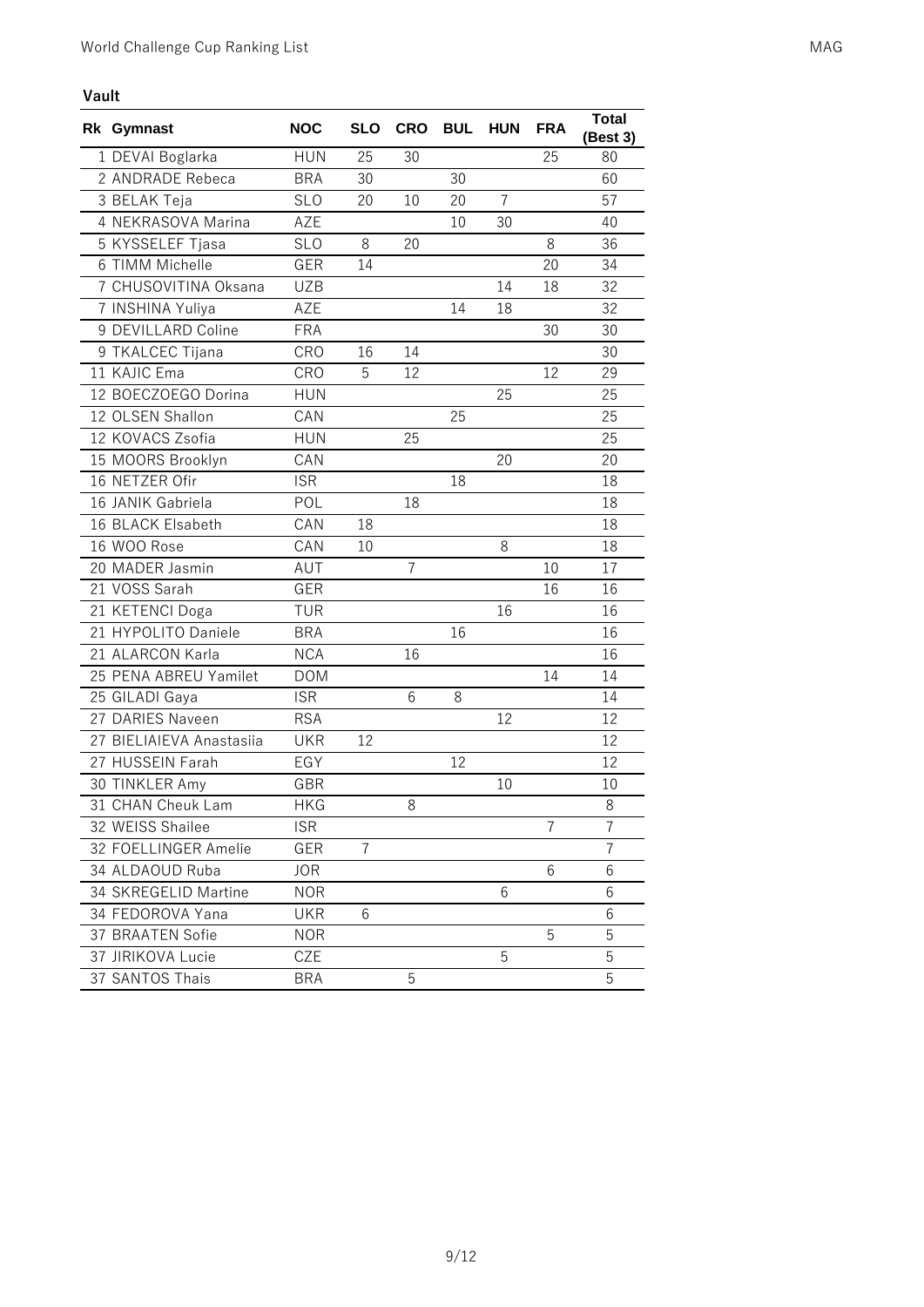## **Uneven Bars**

| Rk Gymnast                     | <b>NOC</b> | <b>SLO</b> | <b>CRO</b> | <b>BUL</b> | <b>HUN</b>     | <b>FRA</b> | <b>Total</b><br>(Best 3) |
|--------------------------------|------------|------------|------------|------------|----------------|------------|--------------------------|
| 1 MOKOSOVA Barbora             | <b>SVK</b> | 18         | 12         |            | 16             | 14         | 60                       |
| 2 KOVACS Zsofia                | <b>HUN</b> |            | 25         |            | 25             |            | 50                       |
| 3 IORDACHE Larisa Andreea      | ROU        | 30         |            |            |                | 18         | 48                       |
| 4 ANDRADE Rebeca               | <b>BRA</b> | 6          | 7          | 30         |                |            | 43                       |
| 5 SARAIVA Flavia               | <b>BRA</b> | 20         | 16         |            |                |            | 36                       |
| 6 WOO Rose                     | CAN        | 14         |            |            | 20             |            | 34                       |
| 7 ILIANKOVA Anastasiia         | <b>RUS</b> |            | 30         |            |                |            | 30                       |
| 7 ADLERTEG Jonna               | <b>SWE</b> |            |            |            | 30             |            | 30                       |
| 7 BLACK Elsabeth               | CAN        | 30         |            |            |                |            | 30                       |
| 7 DERWAEL Nina                 | <b>BEL</b> |            |            |            |                | 30         | 30                       |
| 11 FENTON Georgia-Mae          | GBR        |            |            | 14         |                | 12         | 26                       |
| 12 HUSSEIN Farah               | EGY        |            |            | 25         |                |            | 25                       |
| 12 DE JESUS DOS SANTOS Melanie | <b>FRA</b> |            |            |            |                | 25         | 25                       |
| 12 VARINSKA Diana              | <b>UKR</b> |            | 5          |            |                | 20         | 25                       |
| 15 SANTOS Thais                | <b>BRA</b> |            |            | 20         |                |            | 20                       |
| 15 JANIK Gabriela              | POL        |            | 20         |            |                |            | 20                       |
| 17 TINKLER Amy                 | GBR        |            |            |            | 18             |            | 18                       |
| 17 HRIBAR Lucija               | <b>SLO</b> |            |            | 18         |                |            | 18                       |
| 17 SHELGUNOVA Evgeniia         | <b>RUS</b> |            | 18         |            |                |            | 18                       |
| 20 TIMM Michelle               | <b>GER</b> | 10         |            |            |                | 7          | 17                       |
| 21 CHARPY Grace                | <b>FRA</b> |            |            |            |                | 16         | 16                       |
| 21 SALEM Farah                 | EGY        |            |            | 16         |                |            | 16                       |
| 21 ROOSKRANTZ Caitlin          | <b>RSA</b> | 16         |            |            |                |            | 16                       |
| 24 CRISAN Ioana                | ROU        |            | 14         |            |                |            | 14                       |
| 24 JURCA Laura                 | ROU        |            |            |            | 14             |            | 14                       |
| 26 FEDOROVA Yana               | <b>UKR</b> | 12         |            |            |                |            | 12                       |
| 26 COLOM Claudia               | <b>ESP</b> |            |            |            | 12             |            | 12                       |
| 26 SIMM Kelly                  | <b>GBR</b> |            |            | 12         |                |            | 12                       |
| 29 RODRIGUEZ Caridad           | <b>CUB</b> |            |            |            | 10             |            | 10                       |
| 29 NEKRASOVA Marina            | AZE        |            |            | 10         |                |            | 10                       |
| 29 HOLBURA Maria               | <b>ROU</b> |            | 10         |            |                |            | 10                       |
| 29 HERMANS Rune                | BEL        |            |            |            |                | 10         | 10                       |
| 33 FEDOROVA Polina             | <b>RUS</b> |            |            |            | 8              |            | 8                        |
| 33 DIACCI Jessica              | SUI        | 8          |            |            |                |            | 8                        |
| 33 BOEE Victoria               | <b>NOR</b> |            |            | 8          |                |            | 8                        |
| 33 CENKOVA Veronika            | CZE        |            | 8          |            |                |            | 8                        |
| 37 FERNANDEZ Nora              | <b>ESP</b> |            |            |            |                | 7          | 7                        |
| 37 MADER Jasmin                | AUT        | 7          |            |            |                |            | 7                        |
| 37 OSIPOVA Valeriia            | <b>UKR</b> |            |            |            | $\overline{7}$ |            | 7                        |
| 37 WEVERS Sanne                | <b>NED</b> |            |            |            |                | 7          | 7                        |
| 37 HAFENBRAEDL Ingrid          | <b>NOR</b> |            |            | 7          |                |            | $\overline{7}$           |
| 42 MAENNERSDORFER Marlies      | AUT        |            | 6          |            |                |            | 6                        |
| 42 TISHKOVA Ekaterina          | AZE        |            |            | 6          |                |            | 6                        |
| 42 MURTO Helmi                 | <b>FIN</b> |            |            |            | 6              |            | 6                        |
| 45 AL-SALTY Dalia              | <b>HUN</b> |            |            |            | 5              |            | 5                        |
| 45 DUNEV Nicole                | <b>BUL</b> |            |            | 5          |                |            | 5                        |
| 45 MUTLU Demet                 | <b>TUR</b> |            |            |            | 5              |            | 5                        |
| 45 RAJCIC Aleksandra           | <b>SRB</b> | 5          |            |            |                |            | 5                        |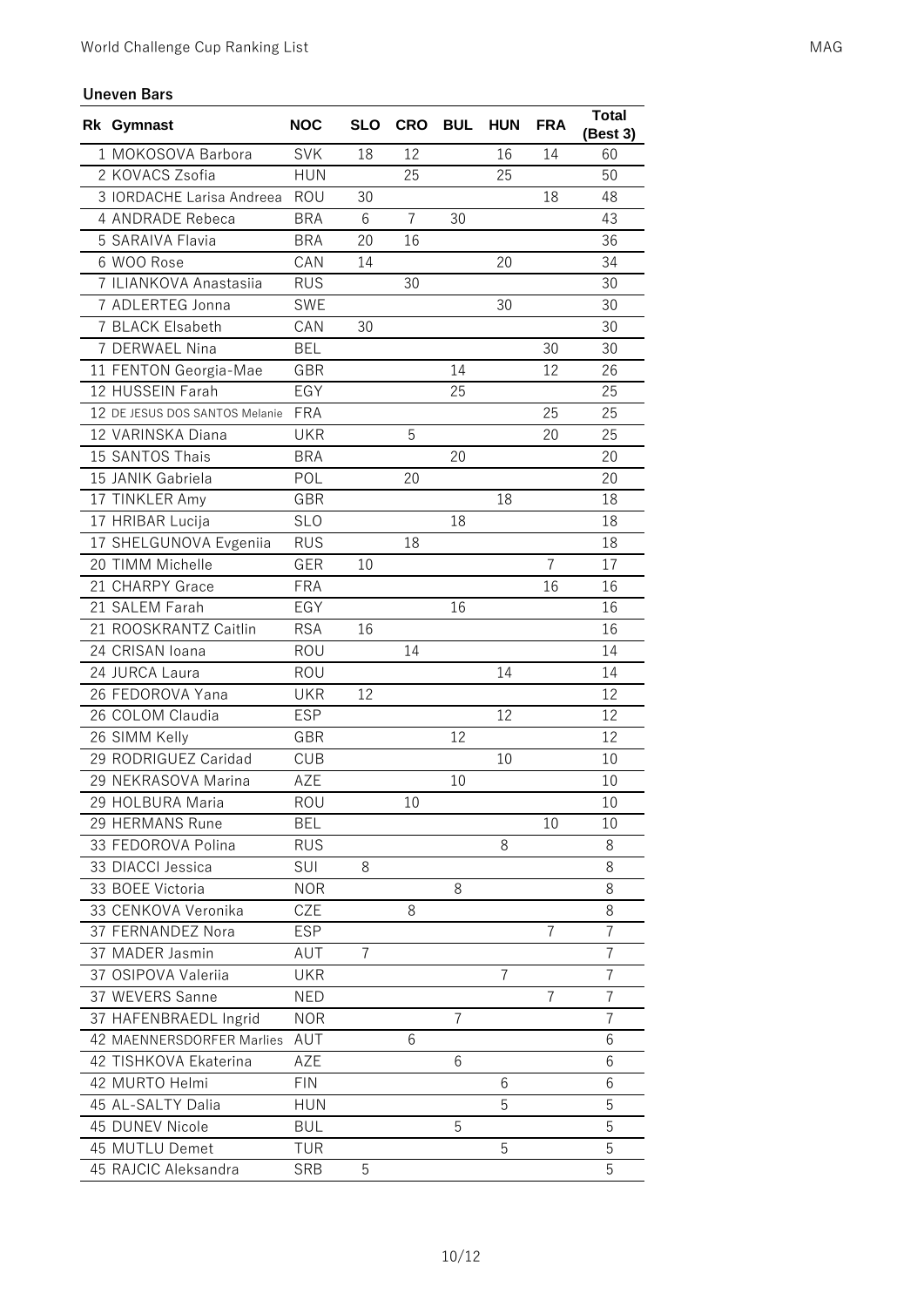## **Balance Beam**

| Rk Gymnast                     | <b>NOC</b> | <b>SLO</b>     | <b>CRO</b> | <b>BUL</b> | <b>HUN</b>     | <b>FRA</b>     | Total<br>(Best 3) |
|--------------------------------|------------|----------------|------------|------------|----------------|----------------|-------------------|
| 1 SANTOS Thais                 | <b>BRA</b> | 18             | 30         | 14         |                |                | 62                |
| 2 IORDACHE Larisa Andreea      | ROU        | 30             |            |            |                | 30             | 60                |
| 3 KOVACS Zsofia                | <b>HUN</b> |                | 14         |            | 25             |                | 39                |
| 4 MOKOSOVA Barbora             | <b>SVK</b> | 16             | 16         |            |                |                | 32                |
| 5 PONOR Catalina               | ROU        |                |            |            | 30             |                | 30                |
| 5 HYPOLITO Daniele             | <b>BRA</b> |                |            | 30         |                |                | 30                |
| 7 WOO Rose                     | CAN        | 12             |            |            | 16             |                | 28                |
| 8 ILIANKOVA Anastasiia         | <b>RUS</b> |                | 25         |            |                |                | 25                |
| 8 BLACK Elsabeth               | CAN        | 25             |            |            |                |                | 25                |
| 8 BOYER Marine                 | <b>FRA</b> |                |            |            |                | 25             | 25                |
| 8 FENTON Georgia-Mae           | GBR        |                |            | 25         |                |                | 25                |
| 12 HUSSEIN Farah               | EGY        |                |            | 12         |                | 10             | 22                |
| 13 IARMOLENKO Valeriia         | <b>UKR</b> |                |            |            | 20             |                | 20                |
| 13 FRAGAPANE Claudia           | <b>GBR</b> |                |            |            |                | 20             | 20                |
| 13 GEORGIEVA Pamela            | <b>BUL</b> |                |            | 20         |                |                | 20                |
| 13 SARAIVA Flavia              | <b>BRA</b> |                | 20         |            |                |                | 20                |
| 17 KREMER Ofir                 | <b>ISR</b> |                |            | 18         |                |                | 18                |
| 17 HOLBURA Maria               | ROU        |                |            |            | 18             |                | 18                |
| 17 WEVERS Sanne                | <b>NED</b> |                |            |            |                | 18             | 18                |
| 17 CRISAN Ioana                | <b>ROU</b> |                | 18         |            |                |                | 18                |
| 17 DE JESUS DOS SANTOS Melanie | <b>FRA</b> |                |            |            |                | 18             | 18                |
| 22 SAJN Adela                  | <b>SLO</b> | 6              | 6          | 5          |                |                | 17                |
| 23 SALEM Farah                 | EGY        |                |            | 16         |                |                | 16                |
| 24 DEREK Ana                   | CRO        |                | 7          |            |                | 8              | 15                |
| 25 TINKLER Amy                 | GBR        |                |            |            | 14             |                | 14                |
| 25 KROELL Carina               | GER        | 14             |            |            |                |                | 14                |
| 25 DERWAEL Nina                | <b>BEL</b> |                |            |            |                | 14             | 14                |
| 28 VOSS Sarah                  | GER        |                |            |            |                | 12             | 12                |
| 28 RODRIGUEZ Cintia            | <b>ESP</b> |                |            |            | 12             |                | 12                |
| 28 VARINSKA Diana              | <b>UKR</b> |                | 12         |            |                |                | 12                |
| 28 NEKRASOVA Marina            | AZE        |                |            |            | 12             |                | 12                |
| 32 INSHINA Yuliya              | AZE        |                |            | 10         |                |                | 10                |
| 32 SHELGUNOVA Evgeniia         | <b>RUS</b> |                | 10         |            |                |                | 10                |
| 32 BERG Solveig                | <b>NOR</b> |                |            |            | 10             |                | 10                |
| 35 TIMM Michelle               | GER        | 8              |            |            |                |                | 8                 |
| 35 BEVAN Latalia               | GBR        |                |            |            | 8              |                | 8                 |
| 35 SALMI Anna                  | <b>FIN</b> |                |            | 8          |                |                | 8                 |
| 35 MADER Jasmin                | AUT        |                | 8          |            |                |                | 8                 |
| 39 MRDENOVIC Tamara            | <b>SRB</b> | $\overline{7}$ |            |            |                |                | $\overline{7}$    |
| 39 CENKOVA Veronika            | CZE        |                |            |            | $\overline{7}$ |                | $\overline{7}$    |
| 39 BOEE Victoria               | <b>NOR</b> |                |            | 7          |                |                | 7                 |
| 39 LEINONEN Maija              | <b>FIN</b> |                |            |            |                | $\overline{7}$ | $\overline{7}$    |
| 43 WEVERS Lieke                | <b>NED</b> |                |            |            |                | 6              | 6                 |
| 43 BELAK Teja                  | <b>SLO</b> |                |            |            | 6              |                | 6                 |
| 43 HAFENBRAEDL Ingrid          | <b>NOR</b> |                |            | 6          |                |                | 6                 |
| 46 PEREZ Ana                   | <b>ESP</b> |                |            |            |                | 5              | 5                 |
| 46 OSIPOVA Valeriia            | <b>UKR</b> | 5              |            |            |                |                | 5                 |
| 46 DEVAI Boglarka              | <b>HUN</b> |                | 5          |            |                |                | 5                 |
| 49 AL-SALTY Dalia              | <b>HUN</b> | $\mathbf 1$    |            |            |                |                | $\mathbf 1$       |